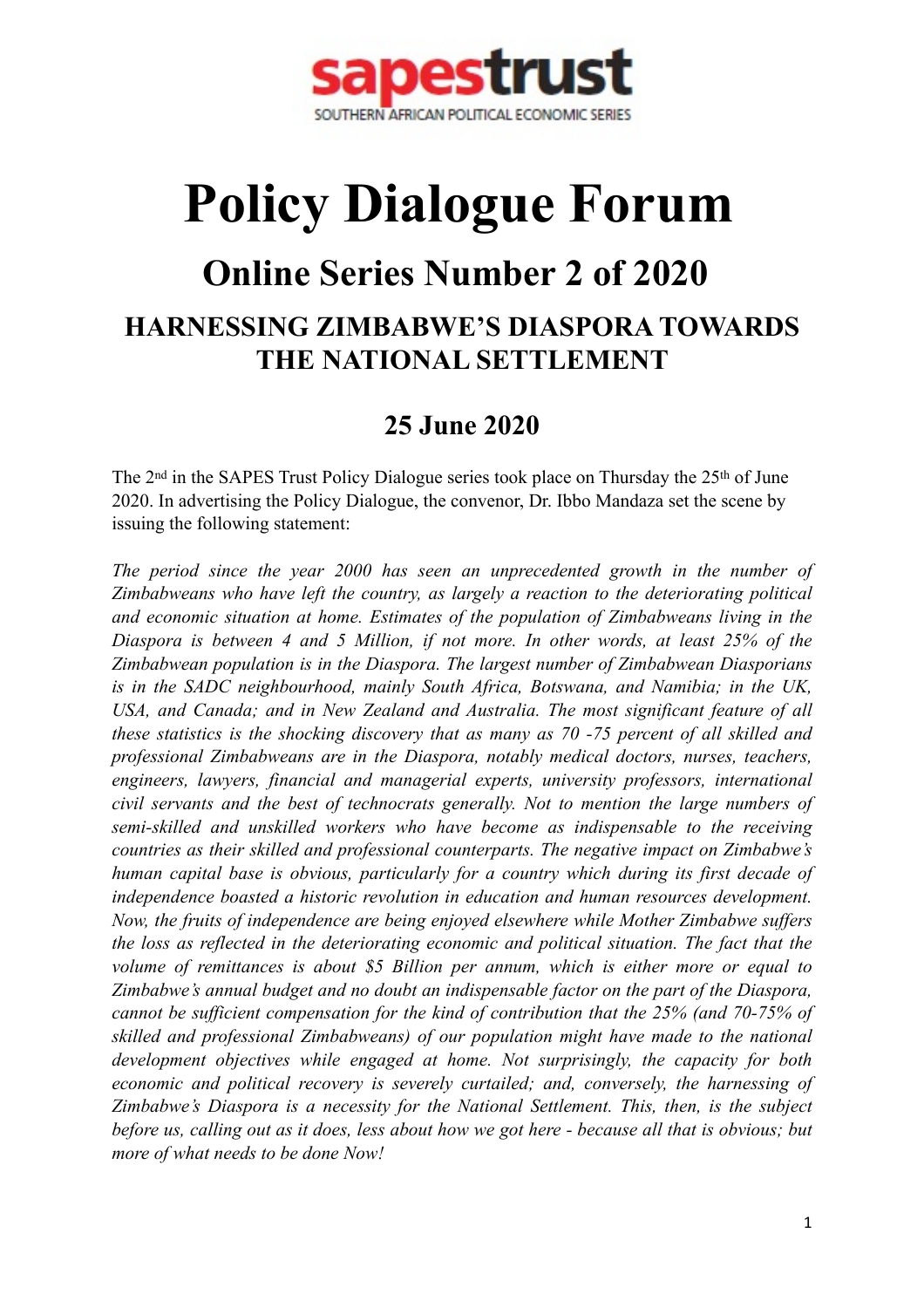At the start of the conference, the Convenor, Dr. Ibbo Mandaza welcomed all, and pointed out that this is the 2nd in the Policy Dialogue series and it was focusing on the Diaspora. He said that with 4 to 5 million people in the Diaspora, constituting of 75% of the country's skilled personnel, it was not possible to achieve any national settlement that excludes this large number of people. He pointed out that the Diaspora is very important for the national development of Zimbabwe. Dr. Mandaza went on to introduce the day's panellists as follows:

- 1. Godfrey Kanyenze
- 2. Chipo Dendere
- 3. Tendayi Dumbutchena
- 4. Yvonne Gwashawanhu, and
- 5. Violet Gonda, the Moderator.

The profiles of the panellists are on the annexes.

At the start of the presentations, the Moderator highlighted the need for the presenters to make policy suggestions on what should be done to make the Diaspora contribution more effective. The Panelists were required to make their presentations in light of some discussion questions that were published earlier to the public as follows:

#### **QUESTIONS / ISSUES FOR DISCUSSION**

- 1. The role of the Diaspora has assumed greater prominence in the development discourse since the turn of the millennium. What are the underlying factors to this?
- 2. Given the immediate effect of skills losses amongst sending countries, how can the 'brain drain' be turned into a 'brain gain'?
- 3. Which areas of skills as associated mostly with out-migration, and how are these skills transformed in recipient countries?
- 4. How interested and involved is the Diaspora where you are with the homeland, Zimbabwe in terms of both the politics, governance and economic development?
- 5. Are they interested in returning home at some point?
- 6. How organized is the Zimbabwe Diaspora where you are?
- 7. In what ways is the Diaspora where you are participating in the affairs of their country of origin, Zimbabwe?
- 8. What would be the preconditions for the return or active participation of the Diaspora where you are in the politics and economic development of the homeland (Zimbabwe)?
- 9. What has been the impact of COVID-19 on the perceptions of the Diasporans about their country of origin as well as their intentions to return, especially in the context of growing nationalist tendencies in the countries where you are?
- 10. Zimbabwe has gone through multiple and internecine crises since the turn of the century (2000), from your experiences where you are, how can these crises be resolved?
- 11. Some argue that part of the reason why Zimbabwe is failing to move forward is that it has not been able to deal with its past conflicts from the colonial period, liberation struggle and post-independence period which often resulted in violence and human rights abuses from all sides. What would be the lessons from South Africa's Truth and Reconciliation Commission?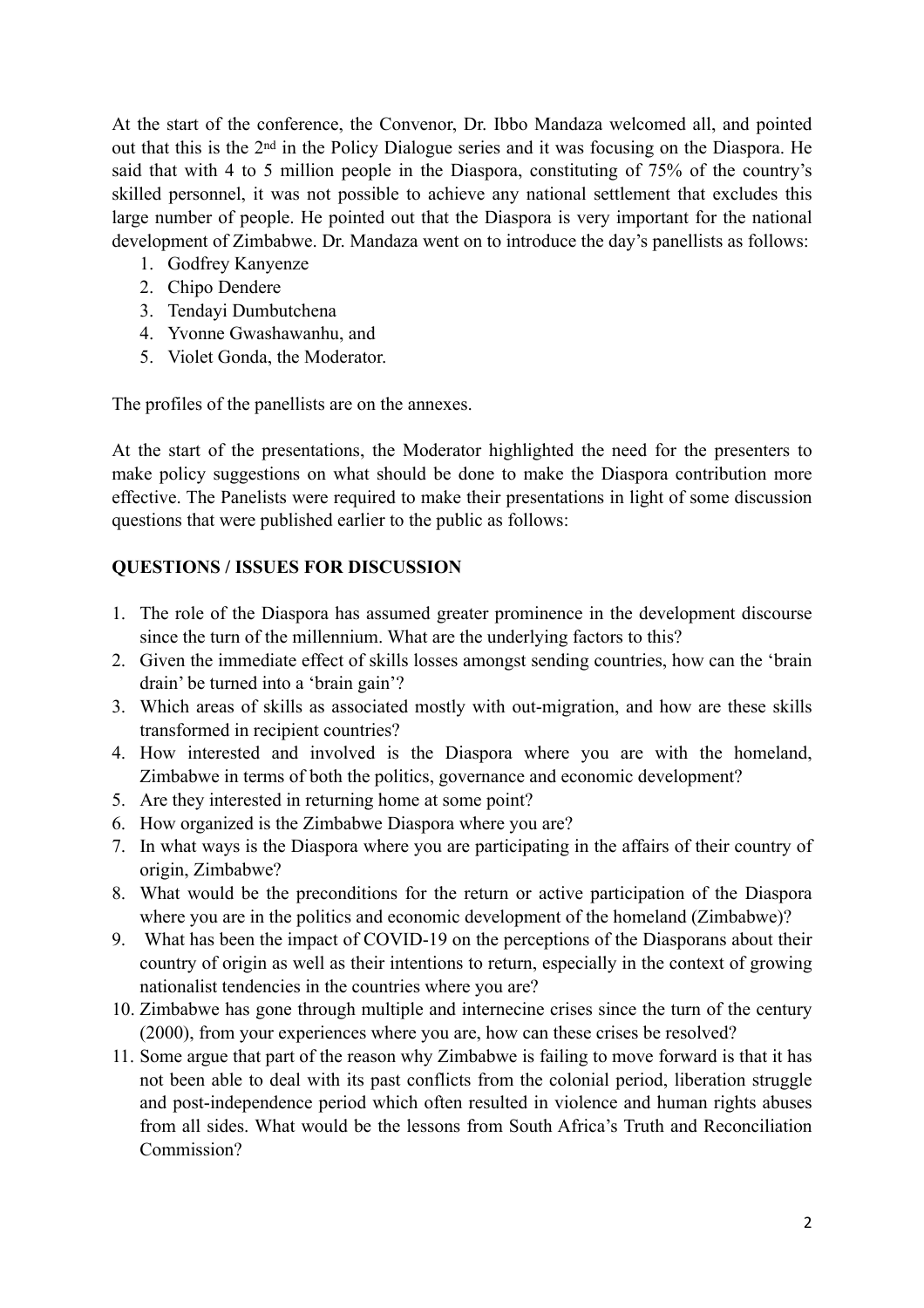- 12. What role could the Diaspora where you are play in promoting the National Settlement in Zimbabwe? What needs to be put in place to help harness the Diaspora towards that role?
- 13. What could be the necessary steps towards achieving a National Settlement in Zimbabwe?
- 14. The churches have called for a Sabbath on elections, while others have come up with the idea of a National Transition Authority (NTA) to help create a conducive environment to address the legacies of the past and provide a basis for real change in the governance of the country. From where you are, do you see this as viable?
- 15. Where you are based you have seen other Diaspora at work, are there any lessons for Zimbabwe?
- 16. Do you have success stories of how the Diaspora of other countries you are familiar with have played a proactive role in the affairs of their home countries?
- 17. The regional bodies such as SADC and the AUC as well as international bodies such as the International Organization for Migration (IOM) and International Labour Organization are actively promoting harnessing the Diaspora dividend. Are you familiar and or involved to some extent with these initiatives?

#### **PRESENTATION BY GODFREY KANYENZE**

The first panellist, Godfrey Kanyenze, started by highlighting the significance of the Diaspora to the nation of Zimbabwe. He said that up to the 1990s, the discourse was of Brain Drain, but this changed for a number of reasons:

- (a) Diaspora contributions like remittances increased, doubling globally, overtaking the contributions from donors.
- (b) Recipient countries benefitted a lot from the labour provided by Diasporans, but, home countries also wanted to benefit.
- (c) The Diaspora contributed a lot to the foreign exchange inflows of the country.
- (d) The widening information base especially in the West contributed to the changing perceptions about the Diaspora.
- (e) Diaspora foreign currency became a stable source of income for the country and it was not affected by politics. (Capital is a coward; it does not go to problem areas.)

Kanyenze went on to highlight some of the profiles of the Diaspora, for example, that 75% have secondary education, that 70% have tertiary education, and that the majority are young. Zimbabwe as a whole should take advantage of these attributes of its Diaspora. He pointed out that even the Reserve Bank of Zimbabwe acknowledges that remittances from the Diaspora are crucial for the financial sustainability of the country, and that without these, Zimbabwe's economy would have collapsed a long time ago. Kanyenze highlighted the fact that Diaspora remittances rose from US\$300 million in 2009 to US\$390 million in 2015, and that 30% of Zimbabwe's liquidity comes from the Diaspora, while only 5% comes from Foreign Direct Investments (FDI). It is therefore very clear that while sending money to support their families, the Zimbabwean Diaspora is also sustaining the country.

However, all these figures and estimates come from official sources of information. There is very little data on what is coming from the informal sector such as individuals who bring cash for families and the Malaichas who transport anything.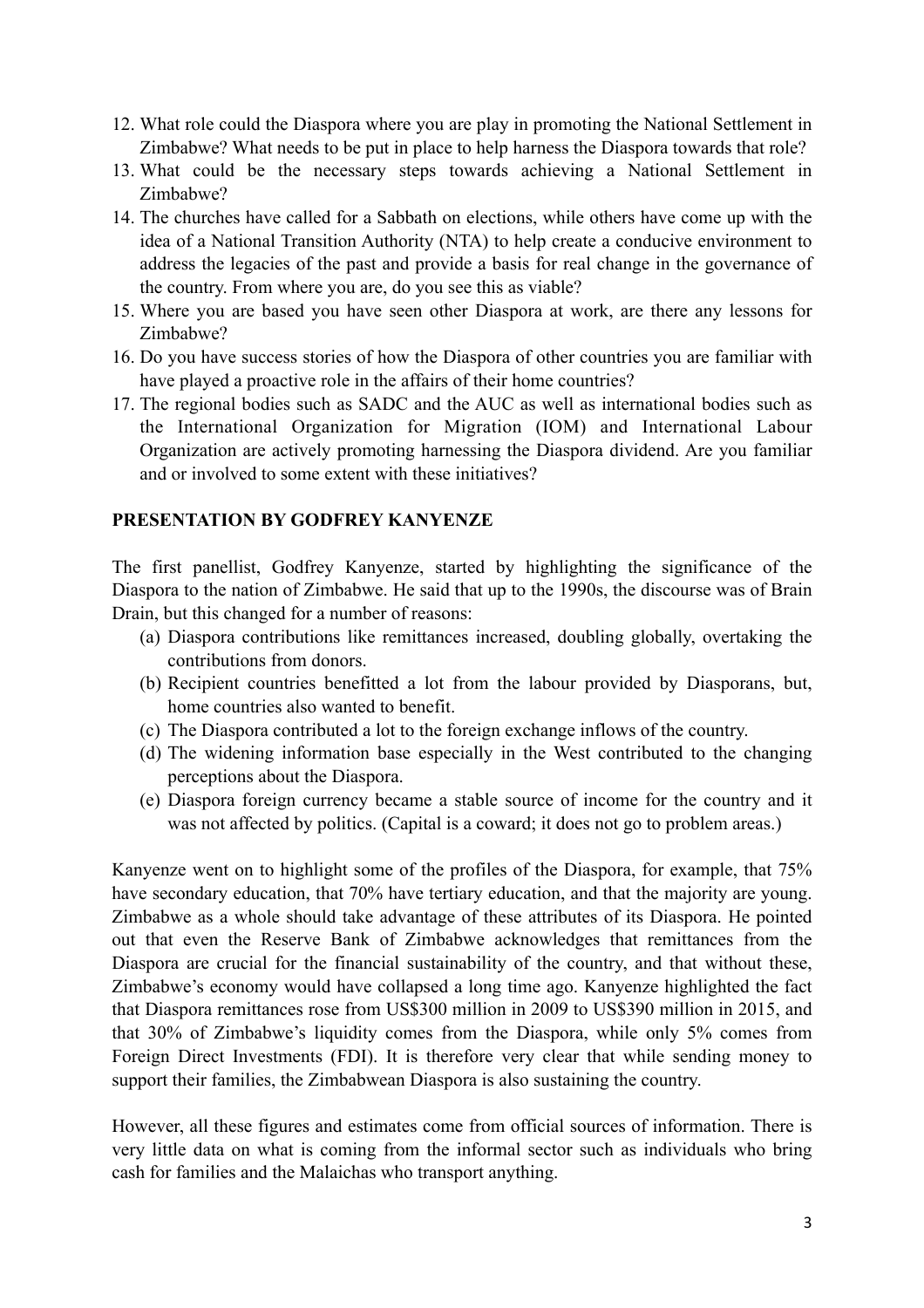One of the biggest challenges is that the Zimbabwean Diaspora does not have a feeling of belonging. There is so much tension between the Diaspora and the Zimbabwean authorities. Kanyenze gave the example of the former Head of State, President Robert Mugabe who used to mock Zimbabweans in the Diaspora that they spend all their time in Europe washing the backs of old people. The lack of the feeling for belonging is exacerbated by the fact that the much awaited dual citizenship law has not been effected yet.

Besides feeding their families, Diaspora remittances should go towards investments and not just for consumption. There is also the need to use formal means of transmitting the remittances like they do in other countries such as the Philippines.

Diaspora knowledge is also wanted back home. For example, a Health Worker in the United Kingdom knows a lot about healthcare that can be very useful in Zimbabwe.

There is need to also deal with healing and reconciliation. However, some proposals from the Diaspora have not been fruitful.

It is important to look for example at how China leveraged its Diaspora in the West and managed to transform its own economy from socialism to capitalism and has now overtaken even the United Kingdom and is now breathing down the neck of the United State of America. Zimbabwe should imagine the benefits that would accrue to the country if the Diaspora was considered in a positive light.

#### **Questions and Answers**

During the discussion, the question was asked whether the figure of 5 million Zimbabweans in the Diaspora that is often mentioned is accurate. It was noted that the figures are not verifiable.

From the comments that were coming in from the participants, it was pointed out that Zimbabwe's remittances from the Diaspora are actually higher than the figures being mentioned. But then, the question of How do we know? could not be answered.

Another question that was raised is whether the legitimacy of the Diaspora was difficult to understand? The response was that it would not be difficult if there was more official engagement between the Government and the Diaspora especially on the political level on issues such as the Diaspora vote. On whether the political engagement was more important than other kinds of engagement, the response was that obviously there was a need to cover all areas and not just politics.

#### **PRESENTATION BY CHIPO DENDERE**

Chipo said that her presentation would focus on how political parties have responded to the Zimbabwean Diaspora. She started by pointing out that ZANU-PF survived for so long in power because many people who opposed the party either left the country, or were too afraid to express themselves or they had died mainly of HIV and Aids. She pointed out that in the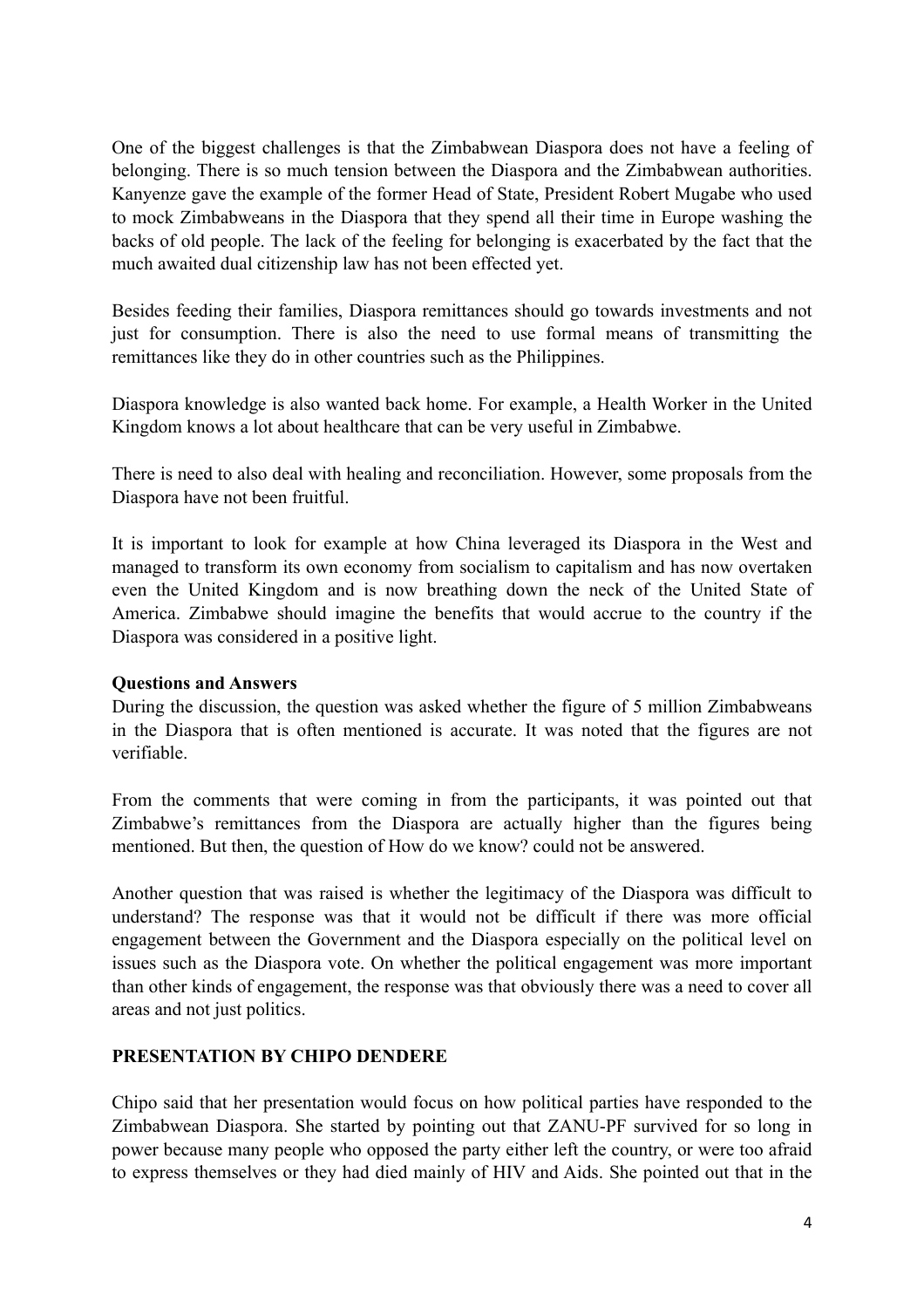1980s and 1990s, there were so many asylum seekers from Zimbabwe in the United Kingdom and in the United States of America.

Chipo also highlighted the problems with getting accurate data on Diaspora issues, but mentioned that there are people for example Professor Makina in South Africa who can provide some of the data that people are looking for.

Back to the issue of political parties, Chipo said that in the early days of the 1980s and 90s, the majority of the Zimbabwean Diaspora were ZANU-PF. The situation changed in the early 2000s when many MDC supporters started to troop into the Diaspora. However, both ZANU-PF and the MDC did not do much for their Diasporan supporters. For example, both parties did not accept the demand for the Diaspora vote. One reason given was that the political parties could not send their representatives to the various countries to campaign and to mobilize the Diaspora.

After the November 2017 coup, again we see a lot of ZANU-PF joining the Diaspora, but, these new arrivals are not yet really engaging with the majority of the people already in the Diaspora.

Zimbabwean political parties could take a leaf from the Mexican political parties that actually make it a point to go and campaign for their parties and to mobilize for votes among the Mexican Diaspora in the United States of America.

In their last election this year, Malawi political parties made use of their Diaspora. This was also the case with Zambia in their last election where the Zambian Diaspora donated a lot of money to their political parties. This is different from Zimbabwe where the Diaspora sends money only to their families.

#### **Questions and Answers**

On the discussion, a question was asked whether Zimbabweans in the Diaspora are really active in the country's politics? The response was that Zimbabweans are very active for example with online engagements on social media, online protests, demonstrations at the UN and other places, and some even host visiting Government officials. In Ethiopia, the Diaspora even built a hospital, but if Zimbabweans in the Diaspora wanted to build a hospital, it will be in exchange for what? It also seems as if Zimbabwean political parties care very little about the Diaspora engagement on social media.

It was pointed out that many would dispute the assertion that post-coup Diaspora warmed up to ZANU PF. The response was that there is no data to support the assertion and counter assertion on that. But, when there was a call for financial support by the main political parties, there were donations of US\$20 or so each from individuals donating to the MDC, but for ZANU PF the donations were in thousands of US\$ each from individuals. The example was given of Nick Mangwana who mobilized lots of donations for ZANU-PF in the UK.

However, it is not clear whether the ZANU-PF Diaspora gives in expectation for benefits such as getting land in Zimbabwe. It is also not clear whether those who donated to ZANU-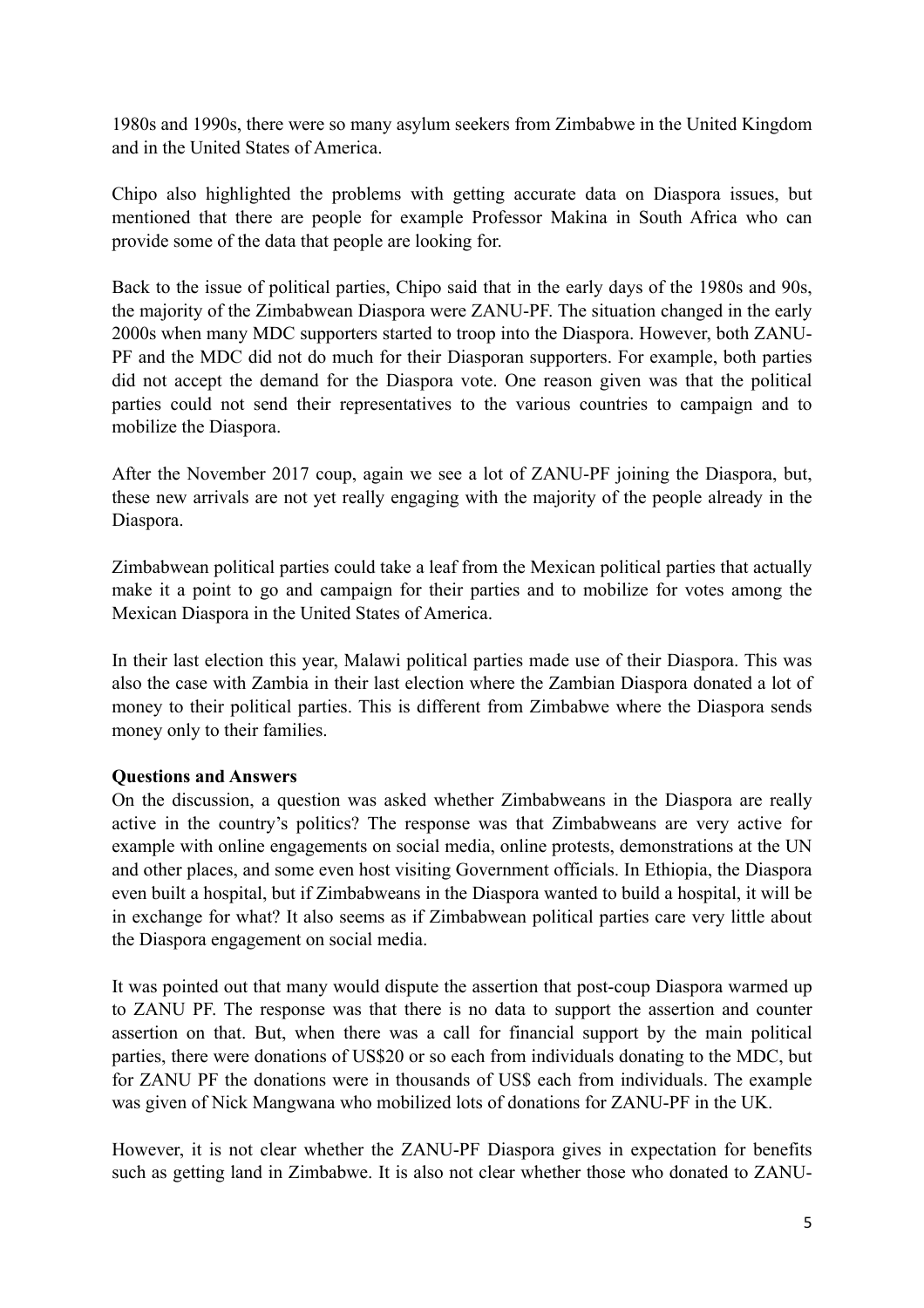PF actually received such land or not. The question was also linked to whether the ZANU-PF Diaspora is more well off than the MDC Diaspora. There was need for more research to find out whether ZANU-PF Diaspora were well off before arriving in the Diaspora of after. On the other hand, the benefits for those who donate to the MDC are not clear either, although issues such as support for asylum applications have been mentioned.

On the effect of ethnicity on the Zimbabwean Diaspora, it was noted that there is not enough data to make any assertions on this point. The one fact that was clear was that of cultural differences between the Diaspora and those at home. This came out very clearly on the treatment of returnees from the Diaspora when they could not get adequate facilities and provisions in the quarantine centres during the National Covid-19 lockdown. While the returning Diasporan was shocked when placed at a center where there was no running water from the taps, the local people who have had no running water from their taps for more than 20 years were not shocked. But both of them were not wrong in any way.

#### **PRESENTATION BY TENDAYI DUMBUTCHENA**

Tendayi said that he would focus mainly on the Zimbabwean Diaspora in South Africa. He has seen many Zimbabweans in various sectors of South African society, including in the many prisons that he had the privilege of visiting throughout South Africa.

There are so many Zimbabweans in South Africa, including some in executive positions, academics in universities and many teachers in South African schools. But, the majority of Zimbabweans in South Africa do not have it easy. These include waiters, security guards, farm workers, cab drivers and many others. They work very hard but earn very little, especially now with the Rand depreciating against the US Dollar. So, the majority have very hard experiences. They send most of their money home to Zimbabwe. The majority of these are willing to go back home to Zimbabwe if the economic and political situation changes for the better. Those who are in executive positions may not be so keen to go back to Zimbabwe even with a new political dispensation because the salaries in Zimbabwe are not likely to match those of South Africa.

There are also those Zimbabweans with University Degrees but with no work permits who end up taking up menial jobs such as Uber drivers. One such was murdered in Cape Town recently. Also, the prominence of Zimbabweans in South African schools and in the hospitality industry may soon change because of the high rate of unemployment in South Africa, and the hardships brought about by the Covid-19 restrictions.

On the political front, there is very little engagement by the Zimbabwean Diaspora in South Africa. There was some excitement in the Diaspora after the November 2017 coup, but that excitement soon faded. Tendayi's personal view was that political engagement by the Diaspora works well when there is heightened political activity back home in Zimbabwe. It is difficult for the Diaspora to play any meaningful political engagement when the politics at home is not unfolding. But when there is political action at home, the Diaspora can pressure the host country to support positive change, to support a transitional arrangement and other positive issues.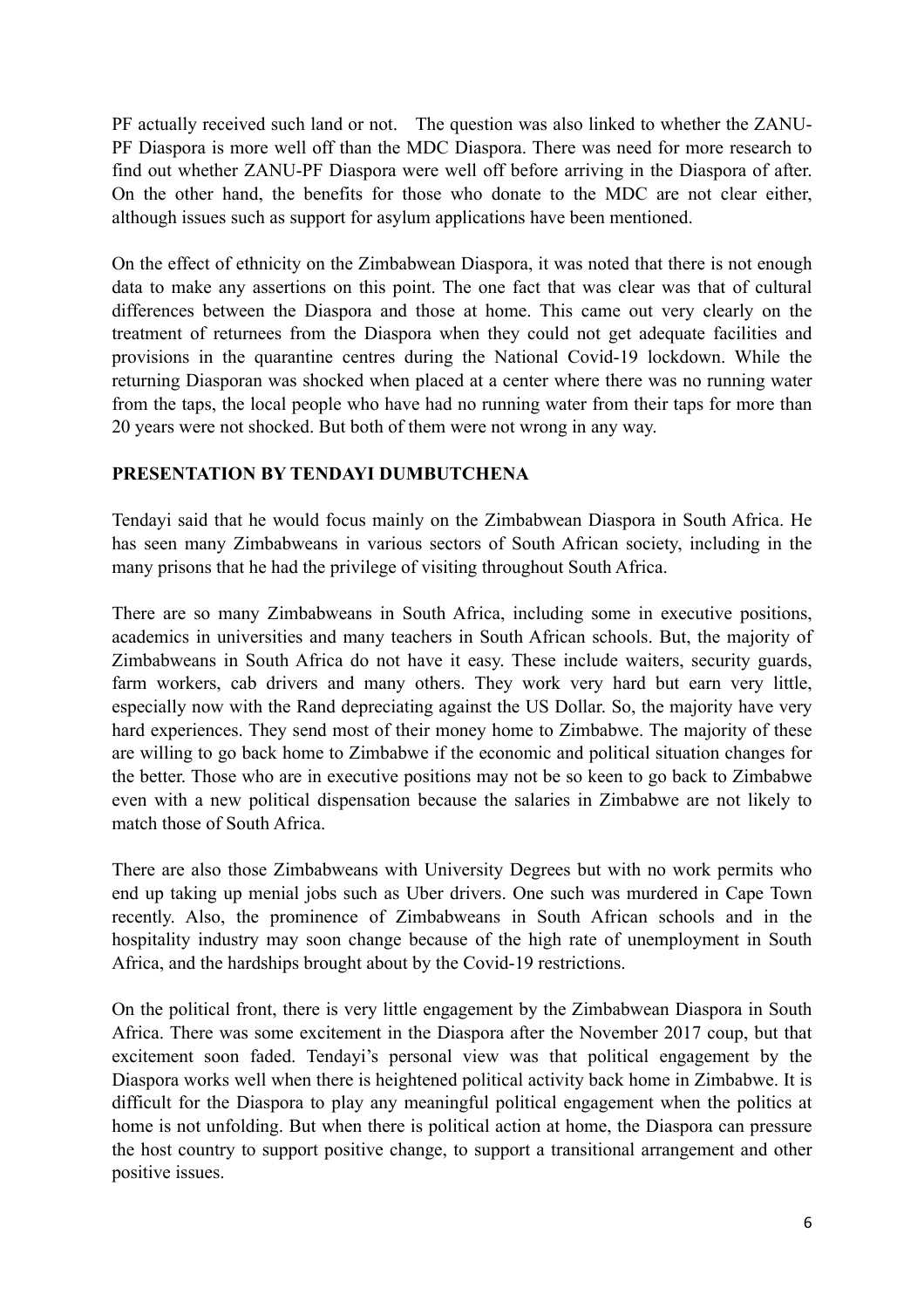In the past, around 2008/ 2009, the MDC had a strong showing in South Africa and in Botswana, and they lobbied for change in Zimbabwe. But after the shock of the election aftermath in 2013 and in 2018, there is very little political engagement with the Zimbabwean Diaspora in South Africa.

#### **Questions and Answers**

There was a question on whether the post-coup Diaspora in South Africa was more ZANU-PF or MDC? The response was that there are still more MDC supporters in South Africa than ZANU-PF supporters. However, Zimbabwe's Central Intelligence Organization (CIO) is very active in South Africa, which may indicate the Government discomfort with the Zimbabwean Diaspora in South Africa.

On the question whether Zimbabweans are a burden to the South Africa tax payer, the response was that the United Nations High Commissioner for Refugees is assisting a lot of Zimbabweans in South Africa. But, it is true that there is a lot of pressure on South African social services such as schools, clinics, hospitals etc, although the pressure is coming not only from Zimbabweans, but also from other foreigners such as from Mozambique, DRC Condo and other countries.

#### **PRESENTATION BY YVONNE MAHLUNGE GWASHAWANHU**

Yvonne said that her presentation will be short because most of the points she had were already mentioned by previous presenters. She would therefore focus on the Zimbabwean Diaspora in the United Kingdom. Yvonne highlighted the fact that the movement of Zimbabweans to the UK after independence was in waves as follows/

- (a) The 1st wave was of Rhodesians fleeing because of fear of prosecution by the new Government in the early 1980s.
- (b) The 2nd wave was of those Zimbabweans who were fleeing the violence of the Gukurahundi operations in Matebeleland in the mid-1980s. This group included refugees.
- (c) The 3rd wave was of the people fleeing from the hardships of the IMF/ World Bank Economic Structural Adjustment Programme of the 1990s.
- (d) The 4th wave is that of people fleeing the economic and political upheavals at the turn of the century from 2000 onwards.

On statistics, a United Nations High Commissioner for Refugees report of 2010 recorded that during that year, 1 in 4 asylum seekers in the UK were from Zimbabwe. Also, the UK Census of 2001 recorded that 49,000 Zimbabweans were residing in the UK, while the census for 2018 recorded 112,000 Zimbabweans in the UK. If we add to these figures the number of British born Zimbabweans, and the unknown number of undocumented Zimbabweans, it is estimated that there are currently between 200,000 and 500,000 Zimbabweans in the UK.

Most of the Zimbabwean Diaspora in the UK comprises of mainly well-educated but displaced middle class of nurses, teachers, lawyers, engineers, social workers and others, mainly people who can afford to buy an air ticket to fly to the UK. Of late however, some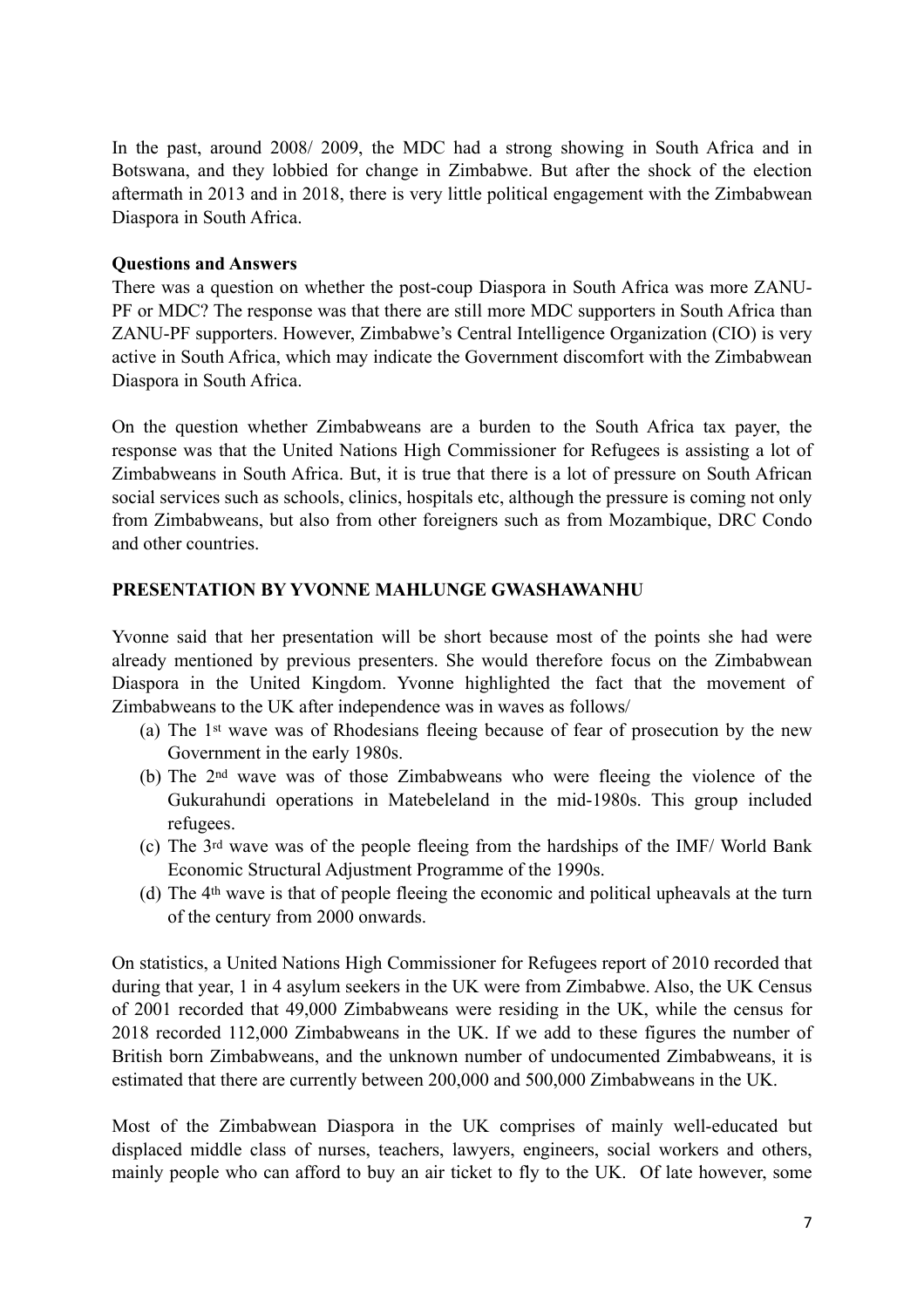Zimbabweans in the UK have become self-employed, and some have become employers with businesses of their own.

Most of the Zimbabwean Diaspora in the UK have social contact with home and continue to support their families mostly through informal routes of money transfer. They participate in social activities such as going to church and other social activities. They support worthy causes such as relief for victims of Cyclone Ida and other disasters including the Covid-19 pandemic.

#### **Questions and Answers**

On the question why Diasporans should fight for the vote when they are not paying tax, the response was that voting is an inalienable right that is being denied. The situation of the Zimbabwean Diaspora has changed through the years. At first the majority of Zimbabweans were not properly documented and they could not travel back to Zimbabwe even to vote. Today the majority have adequate documentation and they can travel home to vote without problems.

#### **OPEN DISCUSSION, OBSERVATIONS AND RECOMMENDATIONS**

Many participants contributed to the open discussion, with the following major points being highlighted:

- (a) There is need for a Diaspora programme for engaging with authorities in Zimbabwe. So far the focus has been mainly on the political issues.
- (b) Political parties have shown that they need the support of the Diaspora, but so far the parties have offered very little if at all, to the Diaspora.
- (c) Some important issues that may be included on the Diaspora programme include the following;
	- i. The issue of passports for families,
	- ii. The right to participate in political and social activities at home without fear of being arrested at the airport,
	- iii. Participation in activities at home without having to pay bribes to some officials,
	- iv. The proposals for Diasporans to be able to move with their benefits such as pensions should be taken up with SADC.
	- v. The need to engage more with the International Organization for Migration (IOM) for the protection of the rights of migrants.
	- vi. A programme for skills transfer by Diasporians to people at home. Nigerians are already doing it.
- (d) It is better to focus on human rights issues rather than to focus on political issues. It will make every ones lives easier when ZANU-PF becomes the opposition in the future.
- (e) The Diaspora should not threaten to stop the sending of remittances to Zimbabwe as this will only hurt families and not the authorities. In any case, remittances are private funds that should not be politicised.
- (f) Support for political parties is currently difficult due to the factionalism in the major parties. Which ZANU-PF to support and which MDC to support?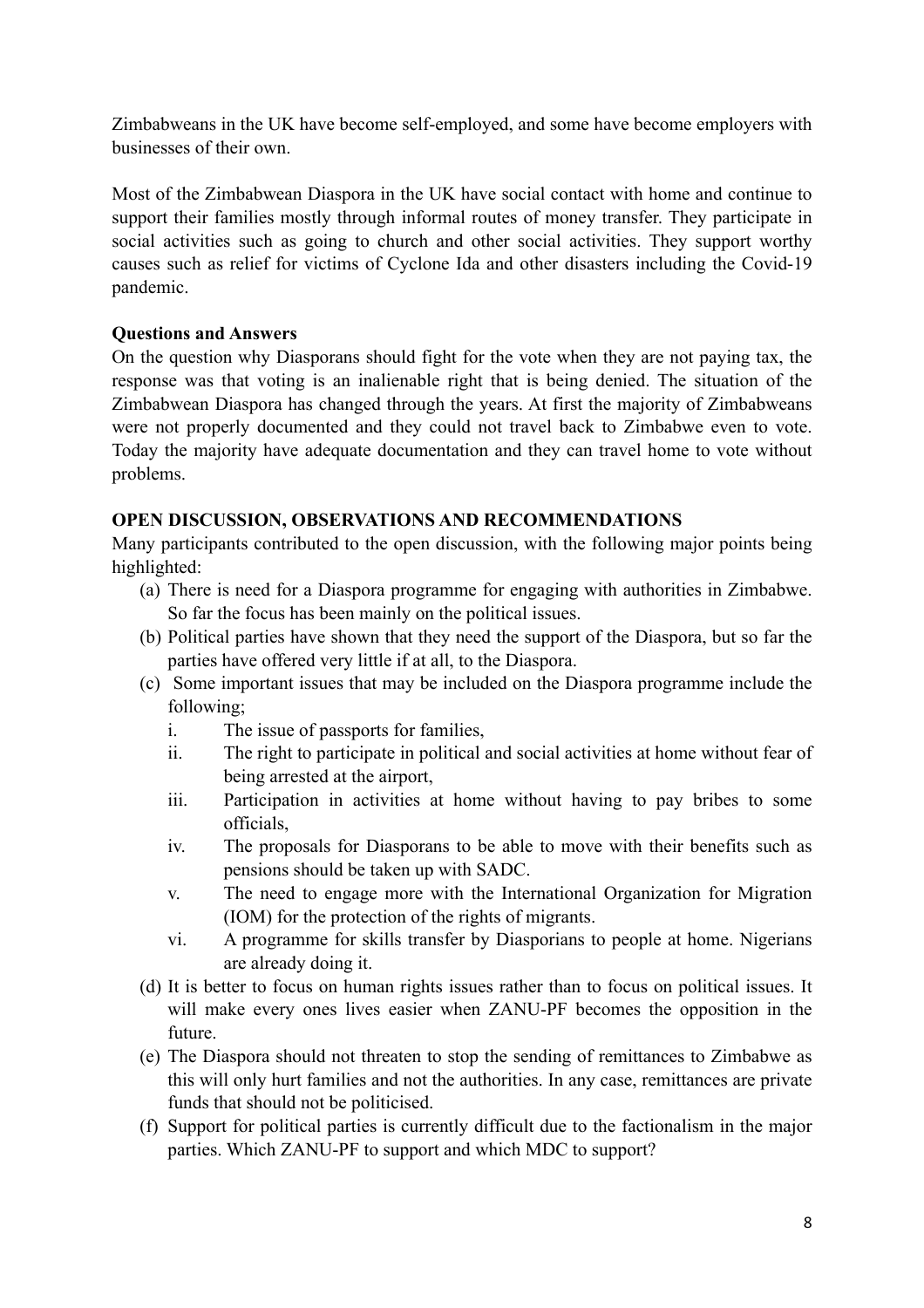- (g) There is need to establish a Diaspora Think Tank for Zimbabwe. It is not OK for people in Zimbabwe to do the thinking for those in the Diaspora.
- (h) The collection of Diaspora data is of crucial importance and it does not need Government involvement.
- (i) There is need for political education so that people who make political comments on social media are well informed about the political situation.
- (j) The Diaspora should be organized in groups to be able to interact with organised groups in Zimbabwe such as nurses, teachers, universities etc.
- (k) There is need for a lot of prayers for the Diaspora to become a movement, a powerhouse, an institution for change, and not just to follow political parties.

#### **CONCLUSION**

In conclusion, it was pointed out that the purpose of the dialogue was to reflect not only on what the Diaspora want, but more importantly, what the Diaspora is prepared to do to remove Zimbabwe from the situation of the Failed State that we find ourselves in right now.

All the important points of the dialogue have been captured and recorded and it will be available on Facebook and on the SAPES Trust website.

The Convenor, Dr. Ibbo Mandaza made an announcement on the forthcoming dialogue series as follows:

- (a) On 09 July, **Zimbabwe: Constitutionalism, and the Return of the Military to the Barracks**
- (b) On 23 July, **South Africa's Policy Towards Zimbabwe: The Case of the Tail Wagging the Dog: Indifference, Incapacity, or Harvesting on the Neighbour's Woes?**

#### **ANNEXES**

#### **Annex 1: Profile of the Panellist**

#### **(a) Chipo Dendere**

Zimbabwean academic, Professor of Political Science at Wellesley University in the USA where she has been for almost two decades; and her PhD studies were on the impact of the exodus of Zimbabwean skilled workers and professionals on the country, both politically and economically.

#### **(b) Tendayi Dumbutchena**

A Zimbabwean South African; former renowned journalist and until recently, an advisor for the Government of South Africa. Well placed to understand the Zimbabwean Diaspora in South Africa, especially as a member of the External Affairs Portfolio Committee of the National Convergence Platform (NCP)

#### **(c) Godfrey Kanyenze**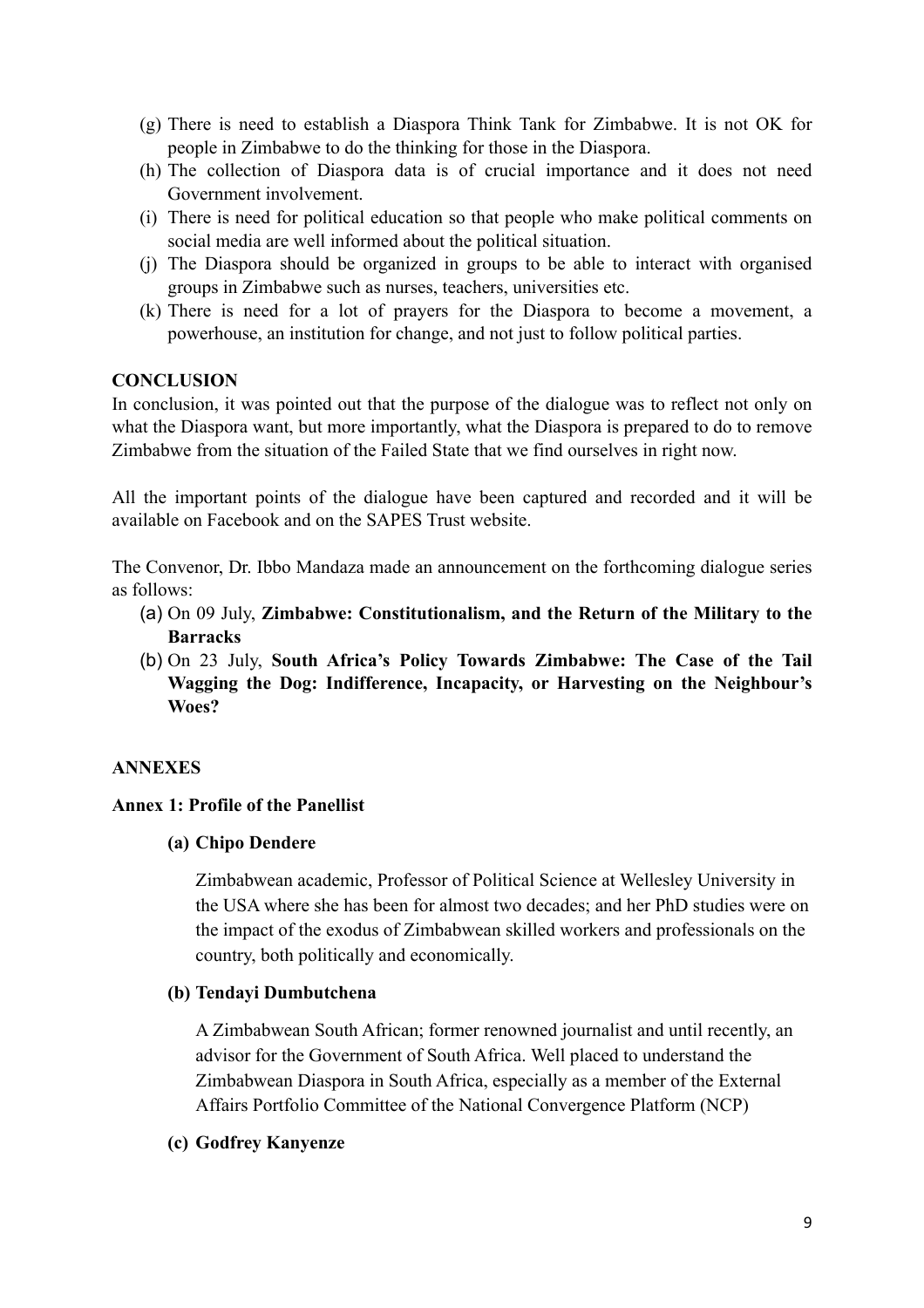Zimbabwe's leading development economist and passionate advocate for social and economic justice in Zimbabwe; comes on this panel as one who has studied the Zimbabwean Diaspora over the last decade, including policy recommendations on how the country can harness a sector that now constitutes almost 75% of all skilled and professional Zimbabweans, not to mention the \$5 billion in remittances.

#### **(d) Yvonne Mahlunge Gwashawanhu**

Human Rights Lawyer, Feminist, Founding Member of the MDC, NCA, ZWLA and ZLHR, Public Law and Immigration Law Consultant Solicitor. MDC Presidential Representative to UK and Ireland.

#### **Annex 2: Social Media Report**

#### **Facebook**

#### **Event Insights**

- 6.3K People Reached
- 94 People Interacted
- Main Audience: Men 25-34

#### **Video Insights**

- 11k Minutes Viewed
- Peak Viewers on Live: 98 Viewers
- Average Video Watch Time: 2:16
- Top Audience: Men 35-44

#### **Top Locations:**



#### **Zoom**